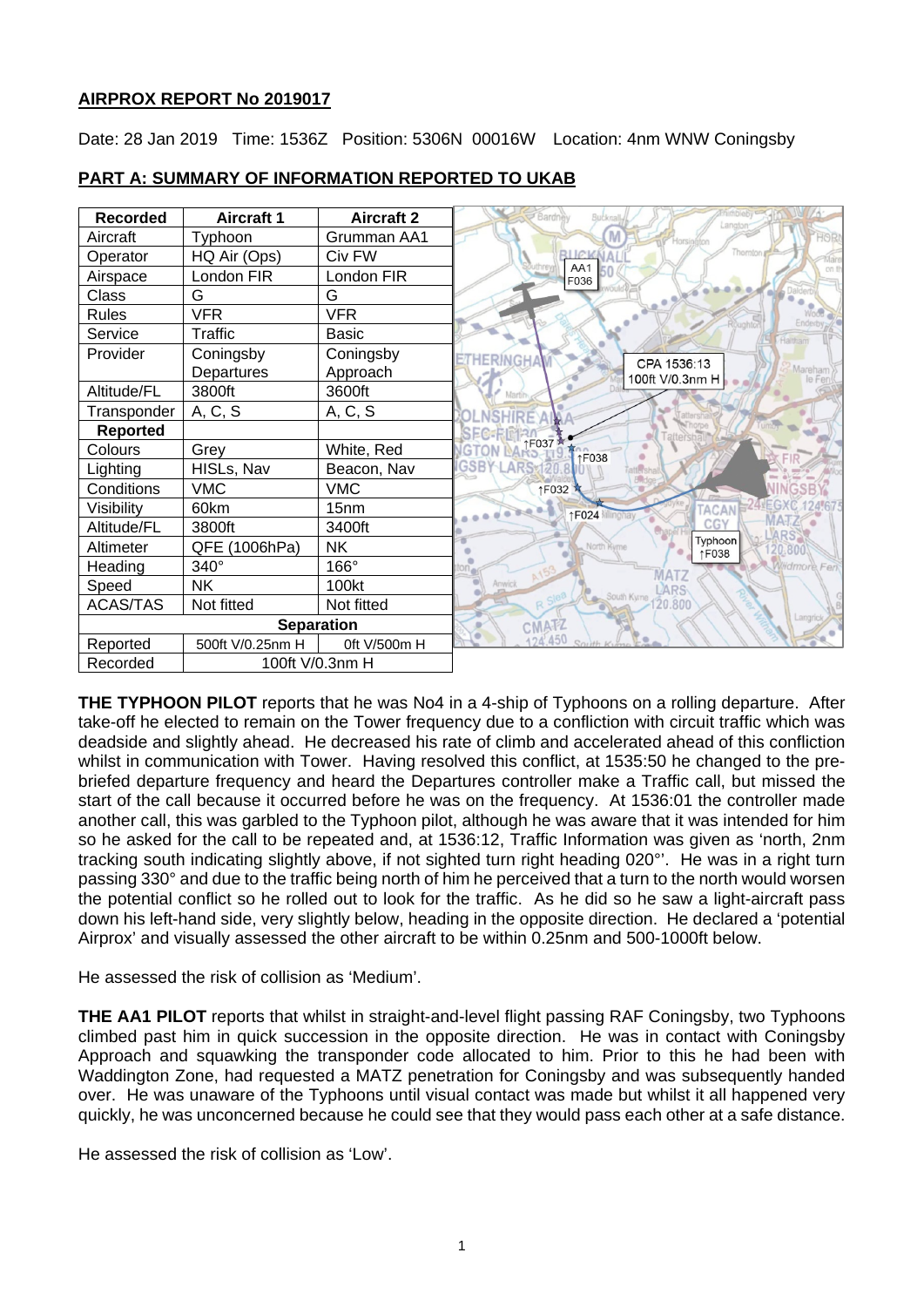**THE CONINGSBY DEPARTURES CONTROLLER** reports that he was the Departures and LARS controller at the time of the incident. Prior to the event he was controlling Typhoons on Stud 3 whilst also controlling other traffic on VHF frequency 119.2. The Airprox Typhoons were pre-noted for a MID-North departure and, after a short while, ADC called for release. At this time, some other airborne Typhoons were North of Coningsby by about 20nm, climbing FL150 on a MID North profile; a Prefect was low-level having completed a CWL MATZ Stub crossing south bound; and another aircraft was 12nm North-East of Coningsby tracking towards Skegness at 6,000ft. With no imminent traffic to affect them he released the Typhoon formation. He was aware the visual circuit was busy, which led to a delay on the formation getting airborne. Whilst waiting for the formation to get airborne he continued to scan the radar picture and noticed a 3606 Squawk about 12nm North-West of Coningsby tracking southbound, slow-moving. He rang Waddington to request Traffic Information and subsequently decided this aircraft was going to be a factor and so requested to take control of it in an effort to deconflict this traffic against Coningsby departing traffic. It was an AA1 at 3100ft on the regional pressure setting. The first of the Typhoon formation got airborne as he was completing the handover from Waddington and the AA1 was now 9nm northwest of Coningsby tracking south. He rang ADC to try and get them to put the Typhoon formation onto a MID-E departure to avoid the AA1 and for ADC to call the traffic. However, ADC was busy with visual circuit and departing traffic, so ADC simply informed him that the formation were now airborne. He then requested to keep them climbing out on runway track but the formation was already in the turn onto 'MID-North'. As soon as all elements of the formation were airborne they contacted Stud 3. He identified them, kept them climbing to FL150 to get above the conflicting traffic and immediately passed Traffic Information. The lead and No2 were already above the LARS traffic (now at 7nm tracking South). He passed Traffic Information to the No3 and gave them a turn to avoid 'if not visual', it appeared he took the turn but he didn't reply. The controller then continued to pass Traffic Information to the No4 and again gave a turn to avoid if not visual. With no response, he passed the information again and gave a turn to avoid; as he was about to transmit a third time, the No4 pilot transmitted on the frequency saying he only heard part of the Traffic Information; however, he stated he was visual with the conflicting aircraft in his close proximity. He then informed the controller that it was a possible Airprox, which he acknowledged. He ensured the rest of the tracks under his control were safe before initiating the handover to Hotspur for both Typhoon formations. At the time of submitting the report he could not accurately state how close the No4 Typhoon and AA1 were in relation to each other vertically, but he recalled they were within approximately 0.5nm laterally.

He perceived the severity of the incident as 'Medium'.

**THE CONINGSBY ADC** reports that he was the screen controller in the ADC position with an Under Training (UT) Controller during an afternoon departure wave when the incident occurred. Weather conditions were BLU, RW25 was in use and they had 3 aircraft in the Visual Circuit, a further 2 joining visually and a 4-ship taxiing for departure. The UT ADC correctly sought release for the Typhoon formation from the Departures (Deps) Controller as they approached the holding point. The Deps Controller granted release of the formation; therefore, one aircraft in the visual circuit was instructed to go around and the Typhoon formation were issued with a take-off clearance. With 2 of the formation airborne and the third rolling for departure, Deps called and asked to amend the climb out details of the Typhoon to a MID-E rather than the previously agreed MID-N. At this point the intensity was extremely high; however, utilising the Air Traffic Monitor, the lead and No2 Typhoons were indicating as already passing 4500 ft and well established into the turn, so he instructed the UT to inform Deps of the situation and therefore would be unable to amend their details. The Deps controller then requested a change to 'Runway track'. However, due to the fact that all but the last of the formation were now airborne, climbing and turning, the Screen Controller refused this request. By this point there were 4 aircraft in the visual circuit, radar traffic at 8nm and with the UT's capacity waning he instructed them to put down the landline as the Typhoons had already informed them of switching to the Deps Controller's frequency. When debriefing the UT, he outlined that in the future if given ambiguous amendment details, the safest and most helpful thing to do is call the conflicting traffic to the departing aircraft.

**THE CONINGSBY SUPERVISOR** reports that he was the Air Traffic Control Supervisor at the time of the incident. Coningsby were operating off RW25 in BLU weather conditions. With the weather being such, all station-based aircraft would therefore be provided with a Traffic Service (TS) on departure,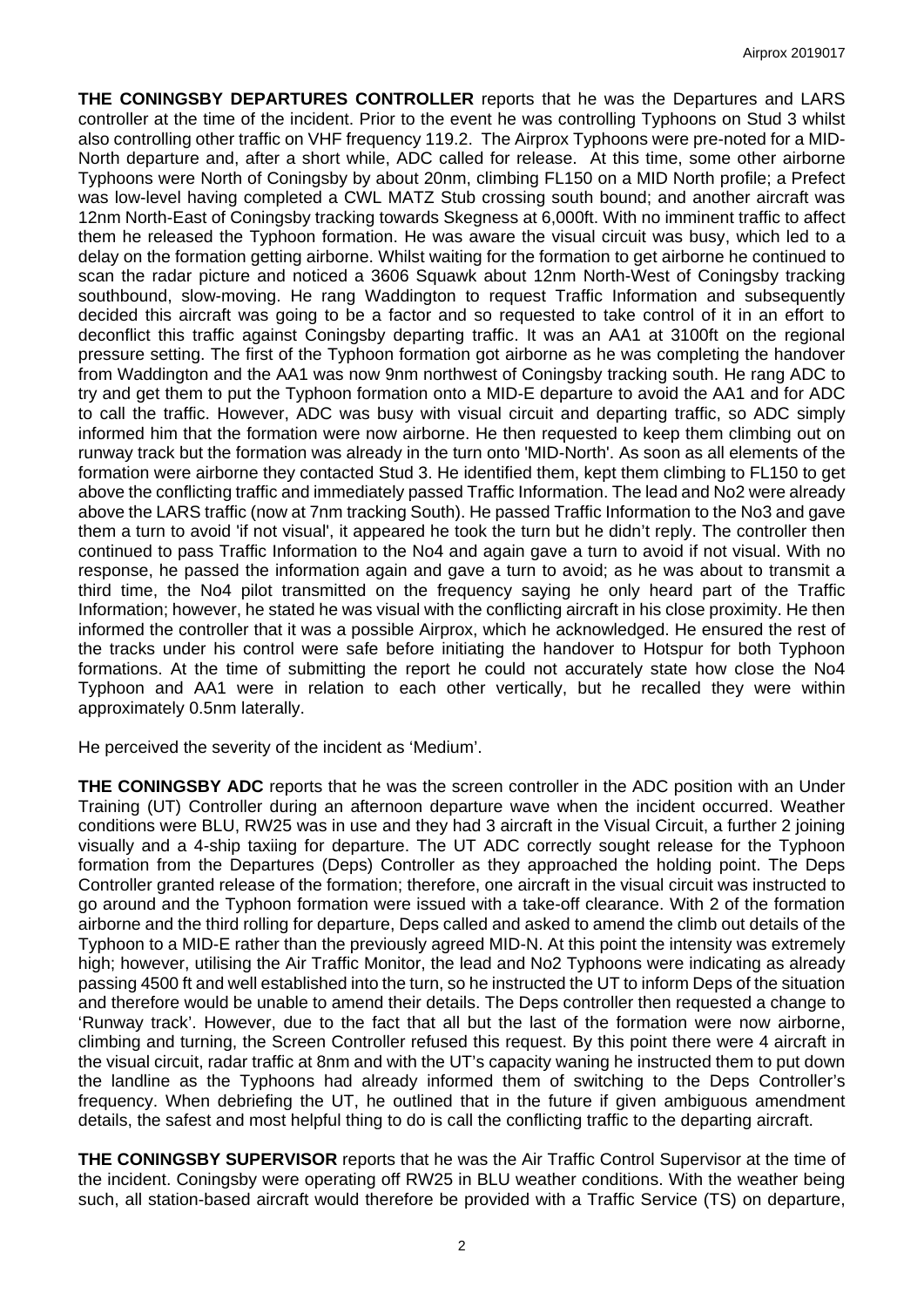iaw with the RAF Coningsby Flying Order Book. Leading up to the incident Coningsby had just started to recover the first wave of aircraft. The controller in the Radar Approach position was undergoing training, having returned from an extended period of absence, and was being monitored by a fully endorsed radar instructor. In the Aerodrome Control position was an Under-Training (UT) Controller, with a fully endorsed instructor. As the Supervisor, he was instructing an Under-Training Supervisor (UTS), who was a multi-tourist and extremely experienced, on his first Sup session. In the Departures/LARS position was a fully endorsed controller and was the one controlling the aircraft at the time of the reported Airprox. Coningsby ATC rules state that only four aircraft are permitted in the visual circuit flying continual circuits, with an addition of two able to join as long as they intend to land. The capacity should never then exceed six aircraft flying multiple circuits. A 3-ship had recently recovered and were conducting multiple visual circuits, with a pair inbound on radar, when the Typhoon 4-ship called ready for departure. The Deps controller had one fast-jet aircraft on stud 3, which was about 20nm north, and two transiting aircraft on VHF at the time of releasing the formation. He was also taking a handover from RAF Waddington on a Basic Service (BS) transit that would take its projected flight path approximately 4-5nm west of Coningsby's overhead at around 3500ft. At the time of the handover the BS aircraft was 9-10nm NW of Coningsby tracking south-southeast. The UT ADC called the Deps controller for release on the formation, and this was approved. As a Supervisor, a decision had to be made as to whether he was required in the Visual Control Room (VCR), as there would be three aircraft in the visual circuit with four departing, or to remain in the Approach Control Room (ACR) to assist with the recoveries and departures, and the transit traffic. He elected to send the UTS to the VCR to provide assistance, as an experienced controller only, should it be required, and he remained in the ACR. By this time the BS aircraft had travelled 2-3nm from when first contact was made and was now 6-7nm NW of Coningsby's overhead at 3500ft. With the proximity of the BS aircraft to Coningsby the Deps controller was required to provide the UT ADC with a course of action to ensure the Typhoons didn't erode the required separation between themselves and the transit traffic. Whilst he was on the landline to the UT ADC the Supervisor instructed him to tell the UT ADC to pass Traffic Information to the departing formation, for their situational awareness. This would have then insured that the whole formation, who were still on the ADC frequency, were in receipt of the Traffic Information and would have been able to manoeuvre to maintain separation. He then proceeded to call the UTS who was in the Local Supervisors position to ensure that this information had been relayed. As the UT ADC was busy ensuring that the remaining three aircraft were made aware of the 4-ship departing, the UTS was unable to inform the Supervisor whether this information had been received from the Deps controller and indeed passed. By the time the 4-ship formation had transferred to the Deps frequency, the first 3 members of the formation were passed information on the transit traffic; however, the last aircraft was not. The Deps controller did pass Traffic information to the formation but was asked to repeat it as the No4 didn't get the whole message. When it was re-passed the message was mumbled and not clear, causing confusion to the pilot. The Typhoon appeared to roll out, without taking evasive action and reported the Airprox to the Deps controller.

# **Factual Background**

The weather at Coningsby was recorded as follows:

METAR EGXC 281450Z 31015KT 9999 FEW020 05/M03 Q1006 BLU NOSIG=

### **Analysis and Investigation**

#### **Military ATM**

The Typhoon was part of a streamed 4-ship departure from Coningsby completing a MID-North departure. Following radar release of the aircraft, the Departures Controller noted a potential conflicting aircraft (the AA1) working RAF Waddington and took control of the aircraft. Due to a congested visual circuit, the incident Typhoon did not change frequency to Departures at the same time as the rest of the formation. As a result, the Airprox occurred almost at the same time as the Typhoon changed to the departures frequency.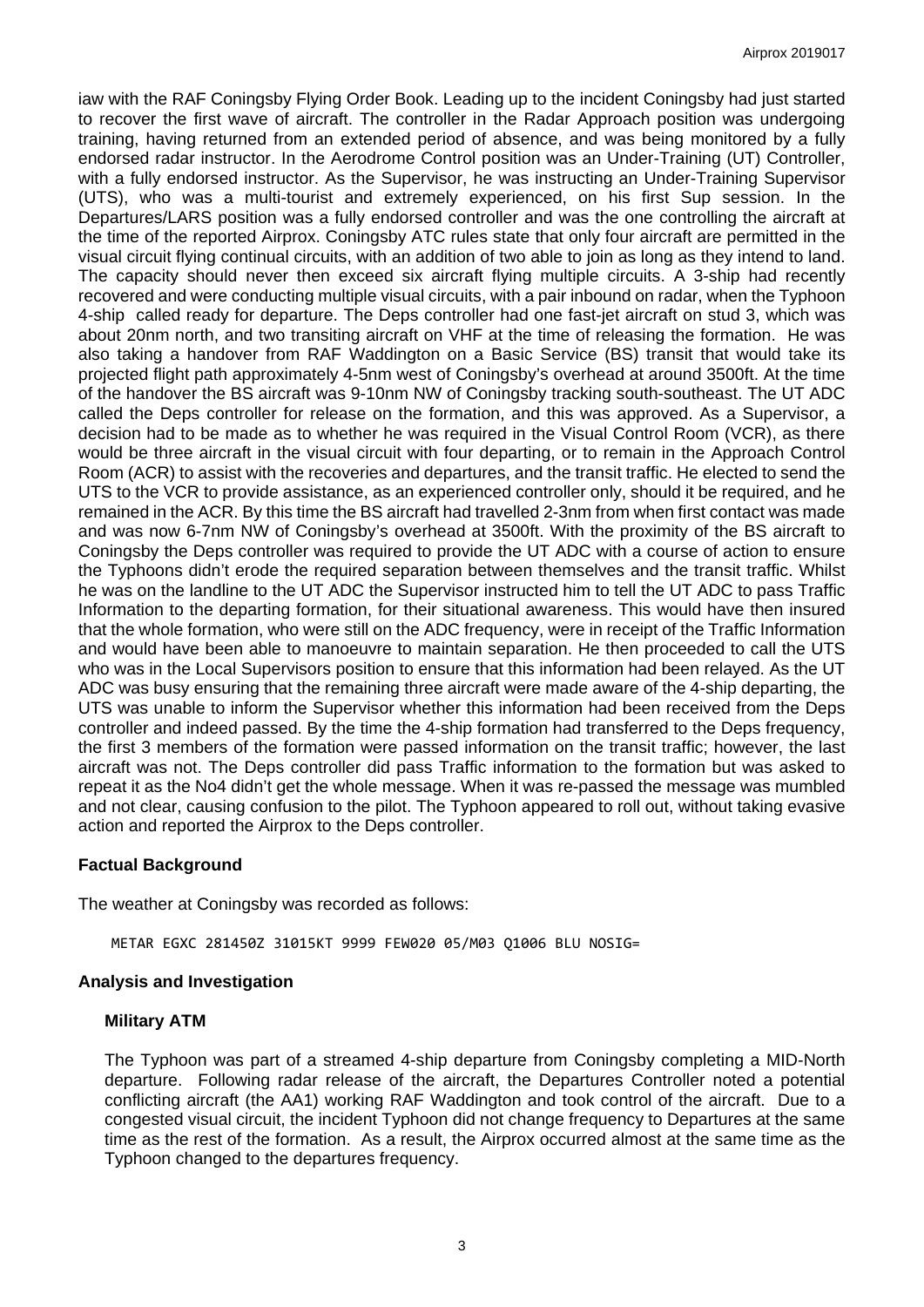Having issued a radar release on the 4-ship of Typhoons, the Coningsby Departures Controller identified a possible confliction with the AA1 which at the time was working Waddington LARS. At this point, the Departures Controller took control of the AA1 which was 8nm North West of Coningsby (Figure 1).



Figure 1

One minute after taking control of the AA1, the Coningsby Departures Controller attempted to change the climb out details of the Typhoon formation from a MID-North to a MID-East. However, as the Aerodrome Controller stated that the first two aircraft of the formation were already airborne, this plan was amended to 'maintain runway track' and then further amended to 'doesn't matter'. As a result, the climb out details of the formation were not changed. At this point, the AA1 was 6.4nm north west of Coningsby (Figure 2).



Figure 2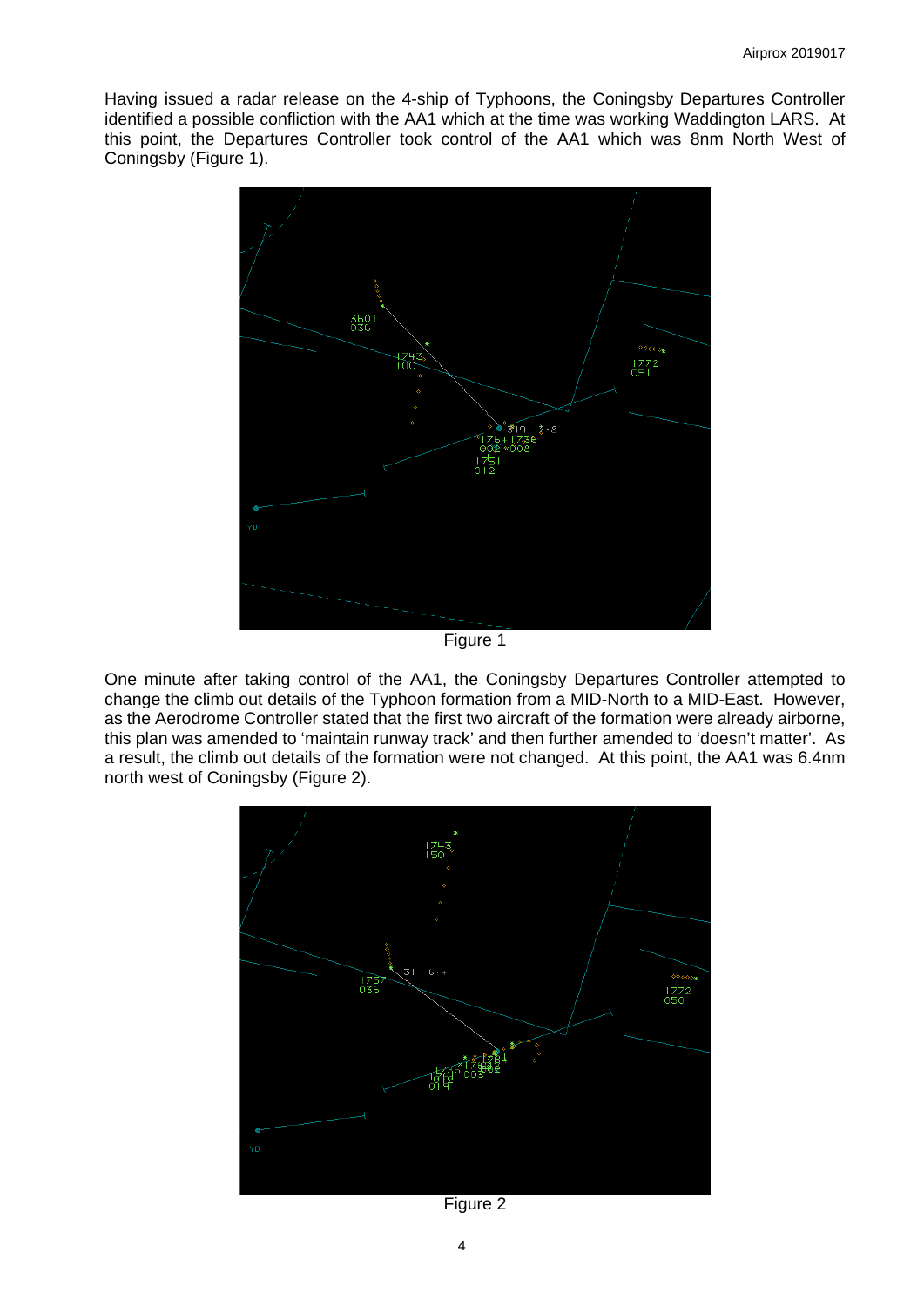50secs after this aborted attempt to change the climb out details, the Typhoon formation checked in on the departures frequency; the Departures Controller was unaware that, due to congestion in the visual circuit, the incident Typhoon was not on his frequency. The Departures controller passed Traffic Information to the Typhoon flight on the AA1 which stated that the AA1 was 0.5nm away. The radar replay shows this distance as 2nm from the Typhoon lead aircraft (Figure 3).



Figure 3

As this R/T exchange was acknowledged by the formation lead, the Departures Controller provided bespoke Traffic Information to the third aircraft in the formation which was accompanied by an instruction to turn right onto a heading of 020 degrees if the AA1 was not in sight (Figure 4).



Figure 4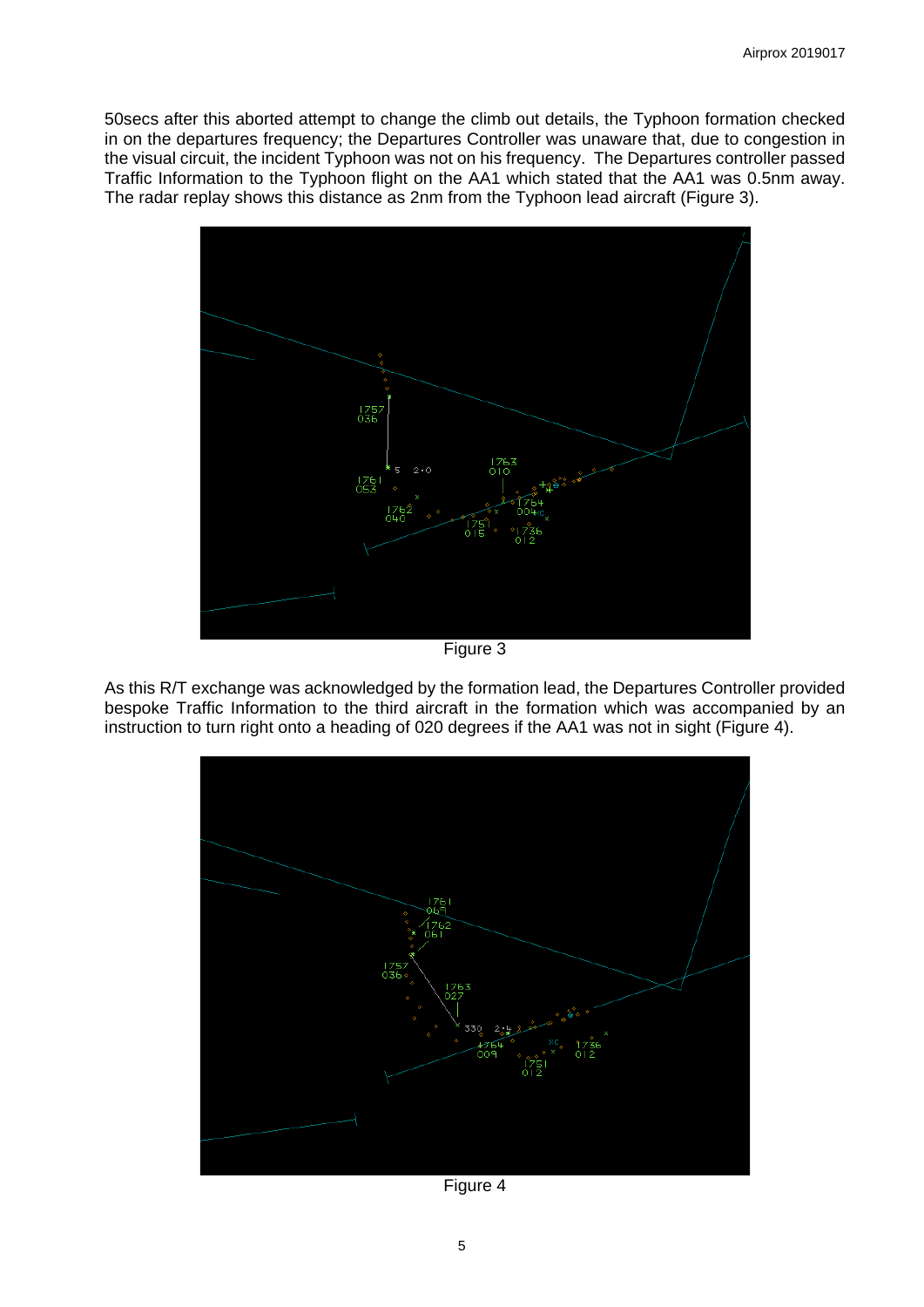Immediately following this, the Departures Controller passed bespoke Traffic Information to the incident Typhoon which had only just changed to the departures frequency. As a result, the first part of the Traffic Information was missed and the pilot requested it again (Figure 5).



Figure 5

Although this Traffic Information was passed at 2nm (shown as 3nm on the radar replay at Figure 5) the request for it to be repeated meant that by the time it was assimilated by the pilot the Airprox had occurred and was reported on frequency. CPA was measured as 0.3nm and 100ft (Figure 6).



Figure 6 - CPA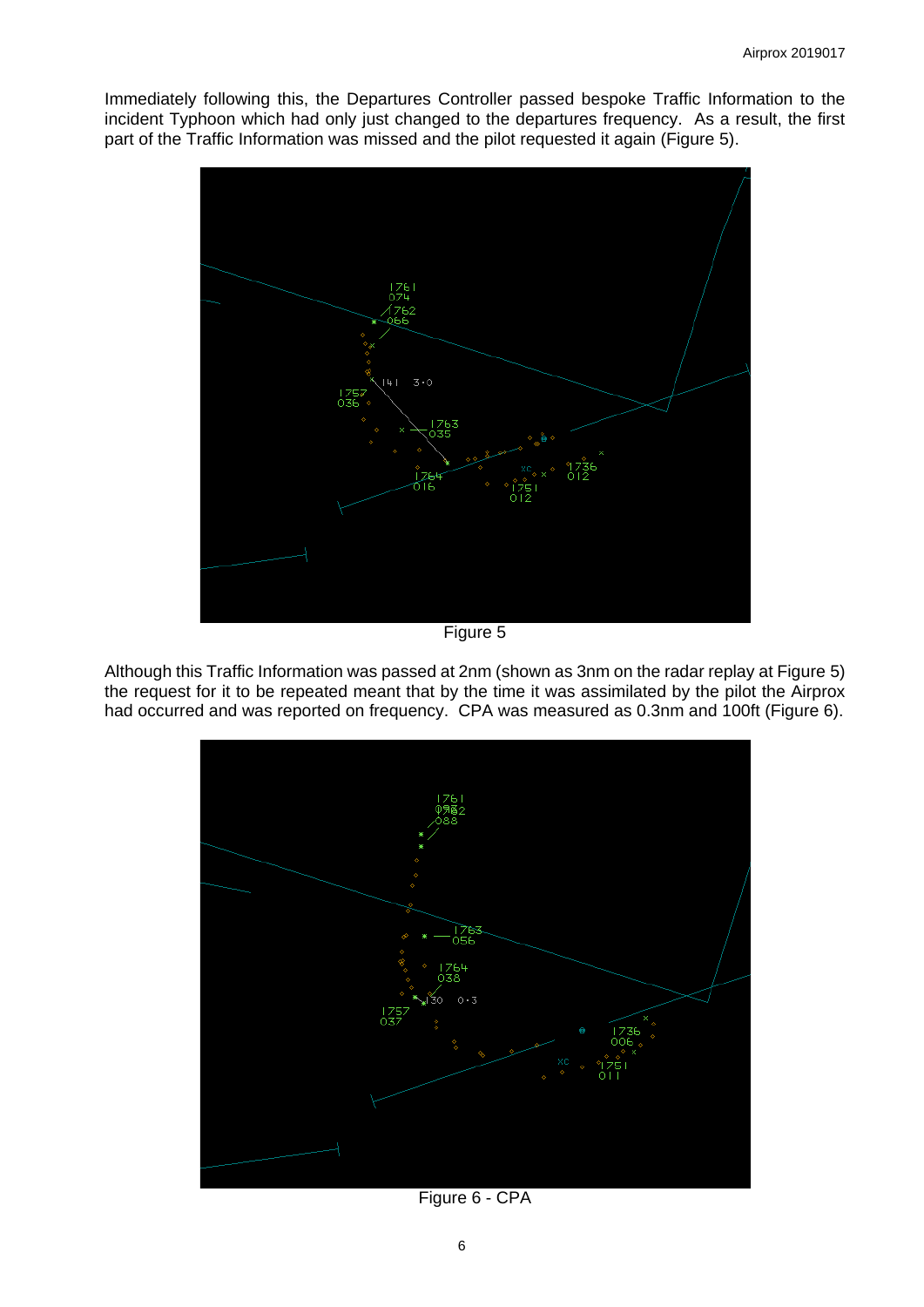The Unit conducted a thorough investigation and found that the decision by the Departures Controller to try and apply lateral separation rather than vertical separation was not correct. Given that the AA1 was 8nm north west of Coningsby when the Departures Controller took control of it, there was plenty of time to seek a level agreement from the AA1. This, coupled with a climb out restriction on the departing Typhoons, would likely have prevented the Airprox from occurring.

### **UKAB Secretariat**

The Typhoon and AA1 pilots shared an equal responsibility for collision avoidance and not to operate in such proximity to other aircraft as to create a collision hazard<sup>[1](#page-6-0)</sup>. If the incident geometry is considered as head-on or nearly so then both pilots were required to turn to the right<sup>[2](#page-6-1)</sup>.

## **Comments**

## **HQ Air Command**

The dynamic nature of a formation departure meant that the plan-to-avoid barrier was not available in this instance. The ATS barrier was available and being utilised by the aircraft ahead but, due to a perception of a greater threat of conflict with visual circuit traffic, the No4 Typhoon (the Airprox aircraft) had not changed to the Departures frequency and was therefore unable to receive TI on the AA1. Additionally, a lack of CWS on Typhoon meant that there was no onboard equipment to warn the pilot of the proximity of the AA1. The AA1 was visible on the Typhoon's radar display (established post-mission) but the pilot was – quite justifiably – prioritising lookout at this stage rather than monitoring head down displays. On switching to the departures frequency the Typhoon pilot was issued TI on the AA1, but too late to materially affect the separation.

The ATC investigation found that a better course of action for the controller might have been to place a climb-out restriction on the departing Typhoons – albeit at late notice – to effect vertical rather than lateral deconfliction. That said, this was a rapidly changing environment and the controller did not have the Airprox Typhoon on frequency as soon as he would normally expect.

This Airprox shows that deviations from the normal can have unintended consequences. If the Typhoon pilot felt that extra time on the Tower frequency was necessary to ensure adequate separation from circuit traffic then that is his prerogative. However, in this instance it proved to be the difference between receiving TI on a conflictor on his departure profile in time to do something about it or not. This is not a criticism of the pilot's actions but does provide food for thought.

# **Summary**

 $\overline{a}$ 

An Airprox was reported when a Typhoon and an AA1 flew into proximity near Coningsby at 1536hrs on Monday 28th January 2019. Both pilots were operating under VFR in VMC, the Typhoon pilot in receipt of a Traffic Service from Coningsby Departures and the AA1 pilot in receipt of a Basic Service also from Coningsby Departures.

# **PART B: SUMMARY OF THE BOARD'S DISCUSSIONS**

Information available consisted of reports from both pilots, transcripts of the relevant R/T frequencies, radar photographs/video recordings, reports from the air traffic controllers involved and reports from the appropriate ATC and operating authorities. Relevant contributory factors mentioned during the Board's discussions are highlighted within the text in bold, with the numbers referring to the Contributory Factors table displayed in Part C.

The Board first looked at the actions of the Typhoon pilot. He was the last in the formation of 4 Typhoons to take-off on a streamed departure (in which aircraft depart approximately 10 secs after one

<span id="page-6-0"></span><sup>1</sup> SERA.3205 Proximity. MAA RA 2307 paragraphs 1 and 2.

<span id="page-6-1"></span><sup>2</sup> SERA.3210 Right-of-way (c)(1) Approaching head-on. MAA RA 2307 paragraph 13.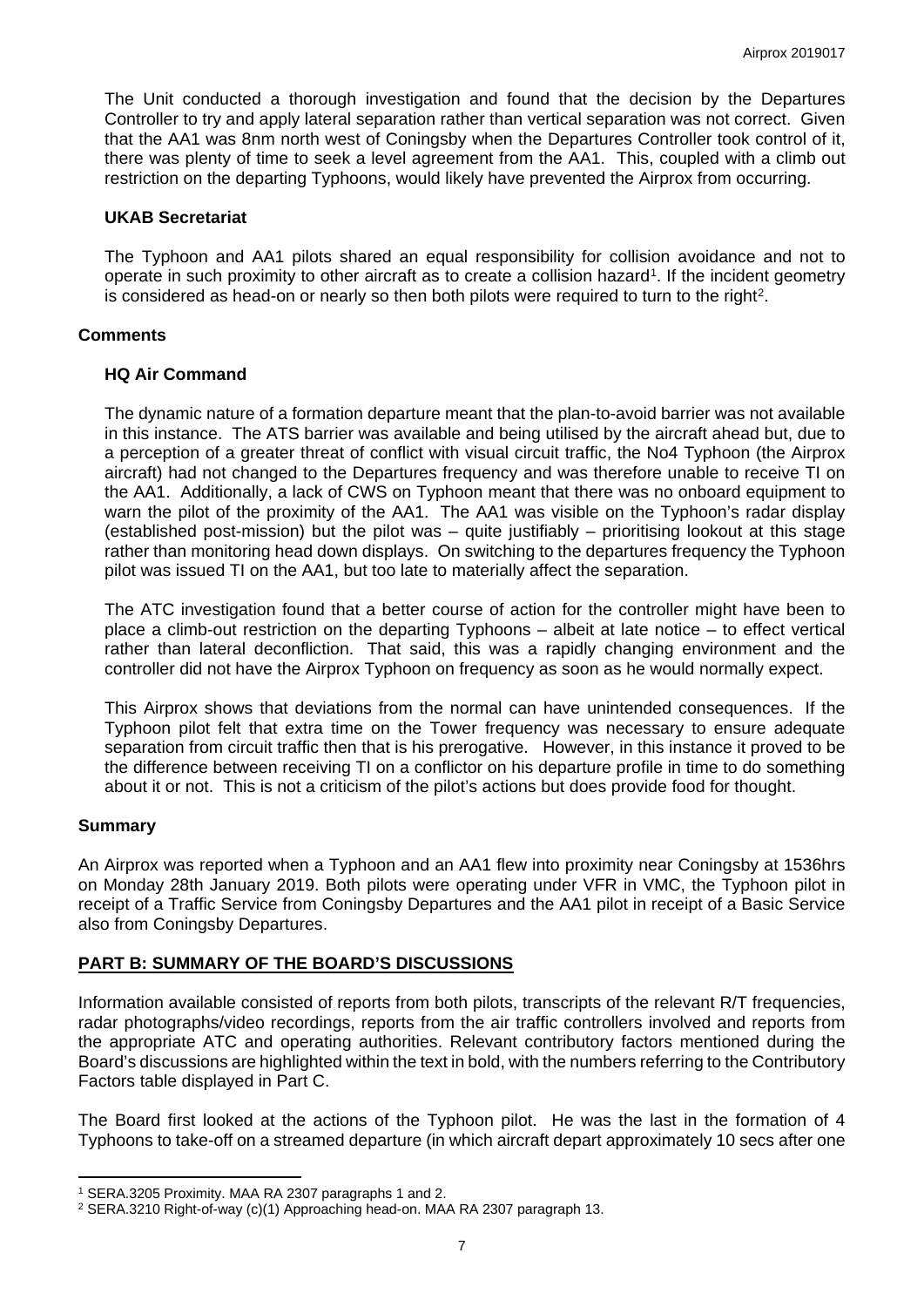another, meaning that the lead aircraft departed about 30-40 seconds before the No4). He was concerned about the proximity of traffic in the visual circuit and so remained on the Tower frequency after the rest of the formation had switched to Departures. The Board discussed the merits of this, with the military member pointing out that it was for the visual circuit traffic to avoid departing aircraft and that this had become a distraction for the Typhoon pilot (**CF6**). Others commented that perhaps it was understandable that he wanted to remain on the Tower frequency, which was obviously busy, so that he had full situational awareness of aircraft in close proximity to him. Either way, the outcome was that the Typhoon pilot was later than the rest of the formation in switching to the Departures frequency (**CF4**) and, as a result, he did not hear the initial Traffic Information on the AA1 and needed to ask the controller to repeat the message. Consequently, he did not get any situational awareness on the AA1 in time to materially affect the incident (**CF5**). By the time he did assimilate the Traffic Information and rolled his wings level to look for it, he saw the AA1 just as it passed down his left-hand side (**CF7**).

Turning to the AA1 pilot, the Board thought that there was little more that he could have done in the circumstances other than to have pro-actively sought a Traffic Service rather than a Basic Service. Waddington were the LARS unit for the area and he was receiving a service from them when the Coningsby controller thought that because he would route close to Coningsby's airspace they would be better placed to provide a service. He was above their MATZ and, because the Coningsby Departures controller did not pass any Traffic Information, he had no situational awareness about the Typhoons until he saw them fly past (**CF5**). Had he opted for a Traffic Service then there may have been more likelihood of him receiving earlier information about the Typhoons such that he might have then opted to route outside the MATZ perhaps. Members noted that the AA1 pilot had reported that the incident all happened very quickly and that he did not think he needed to take avoiding action. Some members wondered whether his sanguine approach was based on an assumption that the Typhoon pilots were aware of his presence and were duly avoiding him when in fact the reality was that the No4 pilot at least was not aware and not actively avoiding him until the last moment.

Finally, the Board looked at the actions of the Coningsby Departures Controller. He had identified that the AA1 could be an issue for the Typhoons and called Waddington to take the traffic from them. But having received the AA1 on frequency, the Board thought that he did not then adequately resolve the developing situation (**CF1**). Although he called the ADC to try and amend the departure clearance for the Typhoons, the lead aircraft was already airborne and the ADC could not help. Whilst recognising that they had the benefit of hindsight, controller Board members thought that rather than trying to amend their clearance, he should have immediately placed a climb-out restriction on the Typhoons until he could assess whether it was safe for them to climb; in this respect, they observed that the coordination between the Departures controller and the ADC had been ineffective (**CF3**). Furthermore, he knew the ADC was under training, and that the visual circuit was busy, so he should have anticipated that problems might occur. The Board were told that at RAF Lossiemouth, which is also a Typhoon base, the Departures Controller can transmit directly onto the Tower frequency for just such circumstances so that a late-notice climb-out restriction can be applied. The Board wondered whether this was something that Coningsby could consider. Once the Typhoons switched to the Departures frequency the controller passed Traffic Information, but he was not aware that the No4 was not on frequency and consequently had to repeat it. Although the AA1 pilot was only on a Basic Service, members thought that the controller could still have given him Traffic Information about the formation of fast-jets climbing out towards him (**CF2**).

In assessing the risk, some members thought that safety had been much reduced as a result of the closure rates of the aircraft and the fact that the Typhoon pilot did not see the AA1 until it passed down his left-hand side (risk Category B); they argued that even just a minor further delay in the Typhoon pilot's right turn would have led to much more serious consequences, that the separation had been generated purely by good fortune, and that the AA1 pilot had been poorly placed to take avoiding action against a high-speed manoeuvring aircraft even if he had decided to. Other members commented that the AA1 pilot had not been concerned by the encounter and that, at 0.3nm, although safety had been degraded, the lateral separation was such that there had been no risk of collision (risk Category C). After a robust debate and a subsequent vote, the latter view prevailed.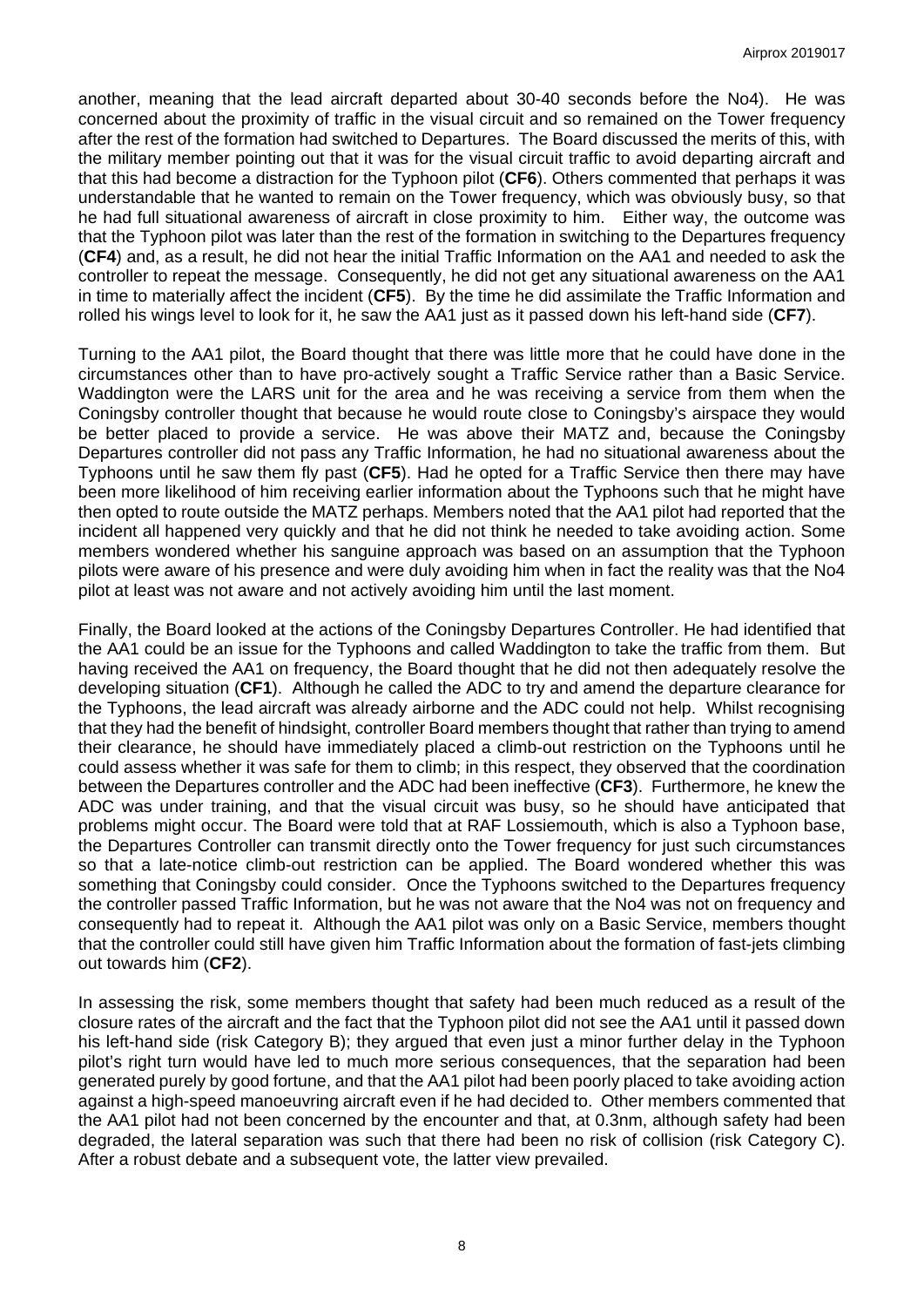# **PART C: ASSESSMENT OF CAUSE AND RISK**

## Contributory Factors:

|                | <b>Factor</b>                                                         | <b>Description</b>                                   | <b>Amplification</b>                                 |  |  |  |
|----------------|-----------------------------------------------------------------------|------------------------------------------------------|------------------------------------------------------|--|--|--|
|                | <b>Ground Elements</b>                                                |                                                      |                                                      |  |  |  |
|                |                                                                       | • Situational Awareness and Action                   |                                                      |  |  |  |
| 1              | Human                                                                 | • Conflict Resolution-                               |                                                      |  |  |  |
|                | Factors                                                               | Inadequate                                           |                                                      |  |  |  |
| $\overline{2}$ | Human                                                                 | • Traffic Management                                 | Not provided, inaccurate, inadequate, or late        |  |  |  |
|                | Factors                                                               | <b>Information Provision</b>                         |                                                      |  |  |  |
| 3              | Human                                                                 | • ATM Coordination                                   | Inadequate or ineffective                            |  |  |  |
|                | Factors                                                               |                                                      |                                                      |  |  |  |
|                | <b>Flight Elements</b>                                                |                                                      |                                                      |  |  |  |
|                | <b>• Tactical Planning and Execution</b>                              |                                                      |                                                      |  |  |  |
| 4              | Human                                                                 | • Communications by Flight                           | Pilot did not communicate with appropriate airspace  |  |  |  |
|                | Factors                                                               | Crew with ANS                                        | controlling authority                                |  |  |  |
|                | <b>• Situational Awareness of the Conflicting Aircraft and Action</b> |                                                      |                                                      |  |  |  |
| 5              | Contextual                                                            | • Situational Awareness and<br><b>Sensory Events</b> | Pilot had no, or only generic, Situational Awareness |  |  |  |
| 6              | Human                                                                 | • Distraction - Job Related                          |                                                      |  |  |  |
|                | Factors                                                               |                                                      | Pilot was distracted by other tasks                  |  |  |  |
|                | • See and Avoid                                                       |                                                      |                                                      |  |  |  |
| 7              | Human<br>Factors                                                      | • Monitoring of Other Aircraft                       | Late-sighting by one or both pilots                  |  |  |  |

Degree of Risk: C.

Safety Barrier Assessment<sup>[3](#page-8-0)</sup>

In assessing the effectiveness of the safety barriers associated with this incident, the Board concluded that the key factors had been that:

#### **Ground Elements:**

**Situational Awareness and Action** were assessed as **ineffective** because the Departures controller did not resolve the confliction; did not provide Traffic Information to the AA1 pilot or ensure that the all the Typhoon formation members received timely Traffic Information; and did not effectively coordinate with the Tower Controller.

#### **Flight Elements:**

 $\overline{a}$ 

**Situational Awareness and Action** were assessed as **ineffective** because neither pilot had any timely information on the other aircraft prior to the Airprox.

<span id="page-8-0"></span><sup>&</sup>lt;sup>3</sup> The UK Airprox Board scheme for assessing the Availability, Functionality and Effectiveness of safety barriers can be found on the [UKAB Website.](http://www.airproxboard.org.uk/Learn-more/Airprox-Barrier-Assessment/)